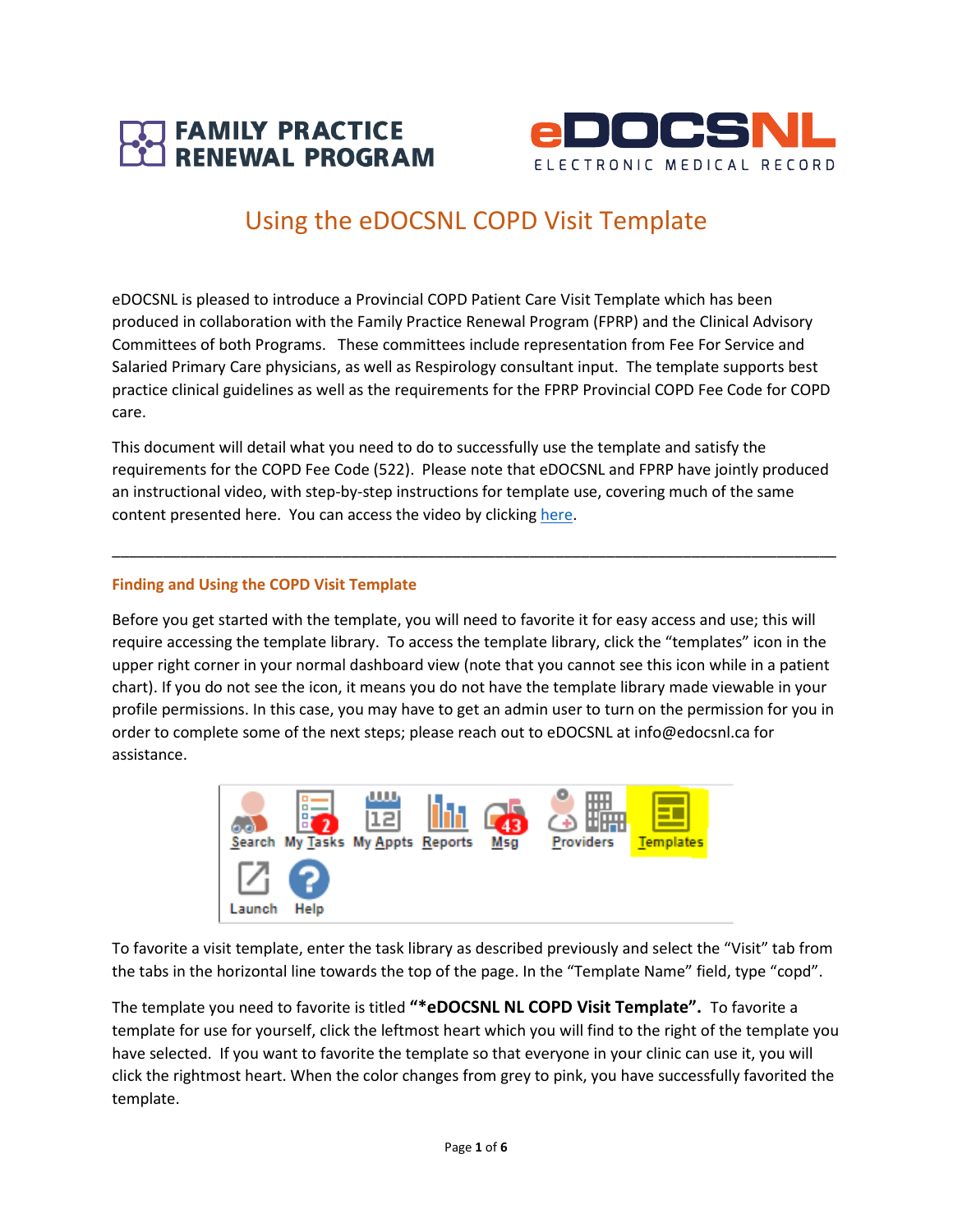| <b>Template Management</b>      |               |             |                   |                  |               |      |                |              |                             |                                 |      |            |        |          | List              | Export Help<br><b>New</b> |
|---------------------------------|---------------|-------------|-------------------|------------------|---------------|------|----------------|--------------|-----------------------------|---------------------------------|------|------------|--------|----------|-------------------|---------------------------|
| <b>Demog</b>                    | <b>Visits</b> | <b>Asks</b> | ातार              | Meds             | Profile       | Labs | Invest         | Consults     | lmm                         | <b>Goals</b>                    | Appl | <b>CDS</b> | Filter | Workflow | <b>Dashboards</b> | $_{\text{Obs}}$           |
| Visit Templates                 |               |             |                   |                  |               |      |                |              |                             |                                 |      |            |        |          |                   | <b>BO</b>                 |
| Diagnosis: All w                | Status: All w |             | Discipline: All w | Territory: All w | Domain: All = |      | Template Name: | $\checkmark$ |                             |                                 |      |            |        |          |                   | IE B                      |
| Active                          |               |             |                   |                  |               |      |                |              |                             |                                 |      |            |        |          |                   |                           |
| Name.                           |               |             |                   |                  | Concern       |      | Diagnosis      |              | <b>Observation Template</b> |                                 |      |            |        |          |                   |                           |
| *eDOCSNL NL COPD Visit Template |               |             |                   |                  |               |      |                |              |                             | *eDOCSNL NL COPD Visit Template |      |            |        |          |                   |                           |

The visit template can then be accessed as you would any other documentation template in your system and can be built into an appointment type to launch automatically if desired. Right click on new and select the eDOCSNL COPD Visit Template from within the Visit tab in the patient's chart if this is your customary workflow. Otherwise, use whatever workflow you have developed for your own individual needs to access and use the template.

|                                                                                                 | <b>Aimee Test</b><br>Phone: (709) 897-3371<br><b>Demog</b><br><b>Visits</b> | 33 years 24-Jul-1987 Female<br><b>Bills</b><br><b>Tasks</b> | 農命国<br>Provider: M. Kennedy<br>Allg<br><b>Meds</b><br><b>Profile</b>                                                                                                            |                 | Concerns, Staff<br>o.<br>$\equiv$<br>Alert:<br><b>Next Gen</b> Launch Summary<br><b>Medication</b><br>7<br><b>Management</b><br>Plan<br>Search HEALTHe NL Help<br>This $18+$<br>$\overline{\phantom{a}}$<br>Œ<br><b>Consults</b><br>Labs<br><b>Goals</b><br><b>Invest</b><br><b>Appt</b><br><b>Imm</b> |  |  |
|-------------------------------------------------------------------------------------------------|-----------------------------------------------------------------------------|-------------------------------------------------------------|---------------------------------------------------------------------------------------------------------------------------------------------------------------------------------|-----------------|--------------------------------------------------------------------------------------------------------------------------------------------------------------------------------------------------------------------------------------------------------------------------------------------------------|--|--|
|                                                                                                 | <b>Recent Visits</b>                                                        |                                                             |                                                                                                                                                                                 |                 | 3<br>15<br>Filter Print Request New<br>Help                                                                                                                                                                                                                                                            |  |  |
| <b>Aimee Test</b><br>33 years 24-Jul-1987 Female<br>Phone: (709) 897-3371<br>Referring: K. Dadd | 自命国<br>Provider: M. Kennedy<br>Family: K. Dadd                              | Secondary: Blandford, Sherri                                | <b>Concerns, Staff Alert: Medication Management Plan</b><br>8<br>This 18+ year old patier<br>reading in the last year<br>No pap smear for this 2<br>9.30<br>Click here to order |                 | A<br>Ø<br>$\left( \bullet \right)$<br>oth<br><b>Task Templates</b>                                                                                                                                                                                                                                     |  |  |
| Demog<br>Visits                                                                                 | Tasks<br><b>Bills</b>                                                       | Meds<br>Allg                                                | Profile<br>Labs                                                                                                                                                                 | Inve            | <b>User Favourites</b>                                                                                                                                                                                                                                                                                 |  |  |
| <b>Recent Visits</b><br>Task Start Date: All<br>Obs Template:<br>ß                              | Obs Name:                                                                   | Start: 2 Years Back                                         | End: All<br>۰<br>Provider: All<br>$\cdot$                                                                                                                                       | Diagnos<br>Stat | LMC GM Follow-Up<br>m<br>R<br><b>LMC GM Initial Assessment</b><br>CDM: Diabetes Visit (NL)<br>lэ<br>eDOCSNL COPD Visit<br>B<br>eDOCSNL Dermatology Visit                                                                                                                                               |  |  |
| <b>Unsigned</b>                                                                                 |                                                                             |                                                             |                                                                                                                                                                                 |                 | R<br>eDOCSNL Gestational Diabetes Flowsheet                                                                                                                                                                                                                                                            |  |  |
| Date<br>21Jan21                                                                                 | Provider<br>Melindy, Fred                                                   | Concern                                                     | <b>Diagnosis</b>                                                                                                                                                                |                 | eDOCSNL NL CDM:Diabetes Visit<br>B<br>eDOCSNL Pediatric Diabetes Flowsheet                                                                                                                                                                                                                             |  |  |
| 30Jun20                                                                                         | Bull, Mandy                                                                 | fever                                                       | influenza", 487                                                                                                                                                                 |                 | E,<br>eDOCSNL TB Clinic Note<br>R<br><b>MMSE Visit</b><br>R<br>NL CDM:COPD Visit                                                                                                                                                                                                                       |  |  |
| <b>Signed</b>                                                                                   |                                                                             |                                                             |                                                                                                                                                                                 |                 | B<br>Virtual Visit                                                                                                                                                                                                                                                                                     |  |  |
| Date                                                                                            | Provider                                                                    | Concern                                                     | <b>Diagnosis</b>                                                                                                                                                                |                 |                                                                                                                                                                                                                                                                                                        |  |  |
| 15Dec20                                                                                         | Bull, Mandy                                                                 | Physical function test                                      | Back pain, 16986008                                                                                                                                                             |                 | <b>Clinic Favourites</b><br>*eDOCSNL NL COPD Flowsheet                                                                                                                                                                                                                                                 |  |  |
| 07Jul20                                                                                         | Kennedy, Martina                                                            |                                                             |                                                                                                                                                                                 |                 | "eDOCSNL NL COPD Visit Template<br>B<br>"Framingham Risk Score: Cardiovascular Disease 10-Year Risk<br>E <sub>h</sub>                                                                                                                                                                                  |  |  |

## **COPD Visit Template – Initial View**

The template was developed to reflect current guidelines and the development effort was informed by feedback from the FPRP and eDOCSNL clinical advisory groups and a pilot group of fee for service physicians. The template was designed to be fully featured and yet only display the information and documentation required for the components of care that you choose to focus on during a visit with your patient. This is achieved with the ability to select (or "Show" in the visual below) only the elements of documentation that apply to your chosen focus area.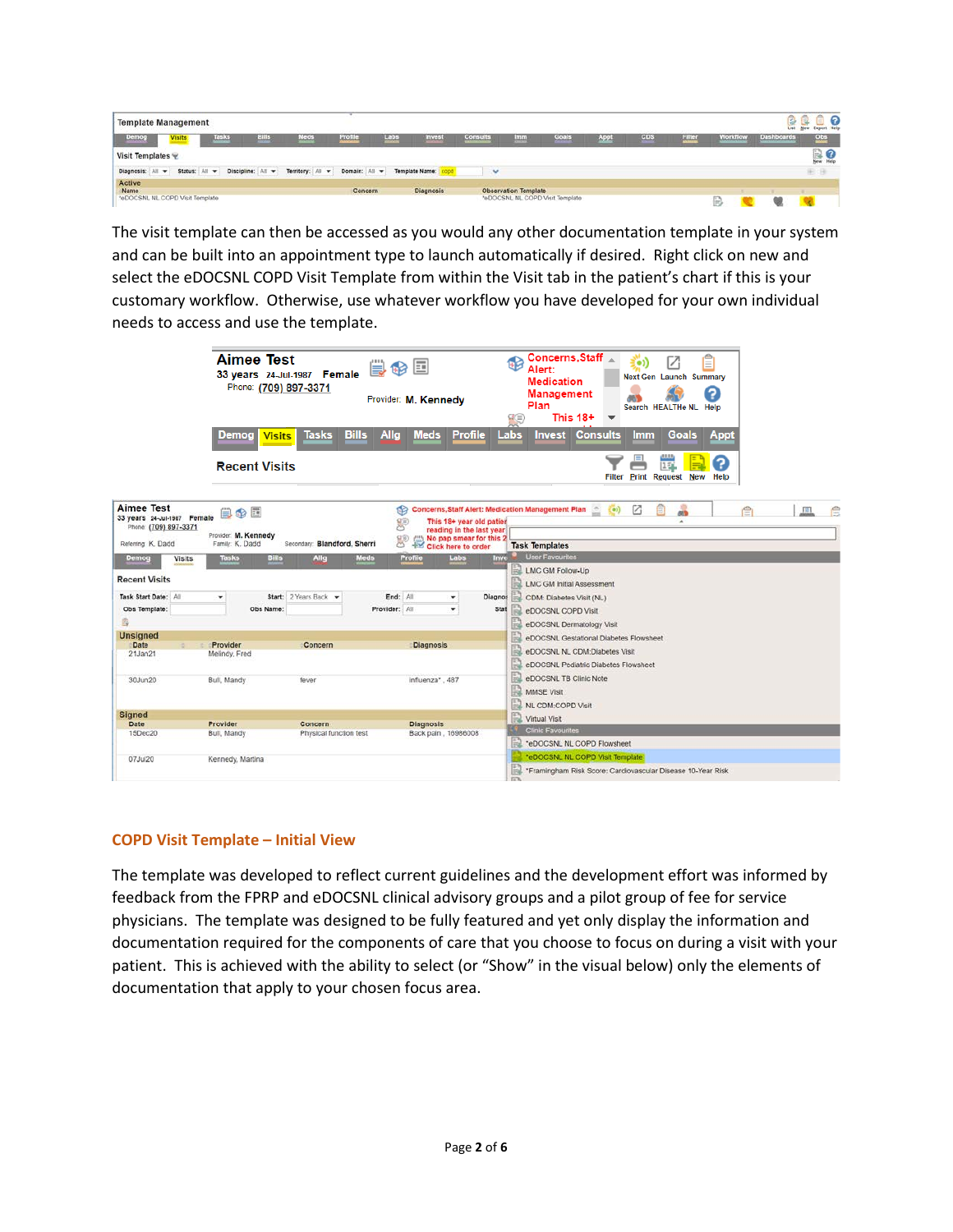| Spirometry and COPD Show OHide<br>Classification                             |              |
|------------------------------------------------------------------------------|--------------|
| <b>Review of Smoking Status</b> ○ Show                                       | ( )Hide      |
| Vaccination Review Show OHide                                                |              |
| COPD Symptoms and Activity Oshow                                             | ( Hide       |
| COPD Exacerbations ○Show                                                     | ( )Hide      |
| Discuss and Evaluate Inhaler OShow OHide<br>Use                              |              |
| Patient Self Management Oshow                                                | <b>OHide</b> |
| <b>Referrals for Consideration if</b> ○Show<br><b>Clinically Appropriate</b> | Hide         |

For instance, when you click "Show" for Spirometry and COPD Classification, documentation opportunities open up as seen below. When you click "Hide", the section collapses again.

| Spirometry and COPD OShow<br>$\bigcap$ Hide<br>Classification          |  |  |  |  |  |
|------------------------------------------------------------------------|--|--|--|--|--|
| <b>Spirometry Status</b><br>◡                                          |  |  |  |  |  |
| Spirometry date dd-MMM-yyyy<br>凿                                       |  |  |  |  |  |
| FEV1 %Ref<br>$\frac{9}{6}$<br>ื้อ                                      |  |  |  |  |  |
| FEV1/FVC<br>Ω                                                          |  |  |  |  |  |
| <b>COPD Diagnosis Confirmed?</b><br>◡<br>2                             |  |  |  |  |  |
| <b>CAT Test Link CAT Test Online</b>                                   |  |  |  |  |  |
| Click here to order Pulmonary Function Tests - Western Health          |  |  |  |  |  |
| Click here to order Pulmonary Function Tests - Eastern Health          |  |  |  |  |  |
| Click here to order Pulmonary Function Test - Labrador-Grenfell Health |  |  |  |  |  |
| Click here to order Pulmonary Function Tests - Central Health          |  |  |  |  |  |
| <b>COPD Classification by Spirometry</b><br>$\check{ }$                |  |  |  |  |  |

# **Clinical Requirements vs Fee Code Requirements**

The first thing you need to be aware of is that the clinical documentation requirements for care of a COPD patient may be different from what is required for the fee code. This means that the mandatory fields that you see at the top of the visit template do not necessarily reflect what is required to bill for the visit but what has been determined to be the fundamental items that should be addressed in a visit for COPD management, as determined by the Clinical Advisory Group. The mandatory fields are found at the top of the template, as seen below: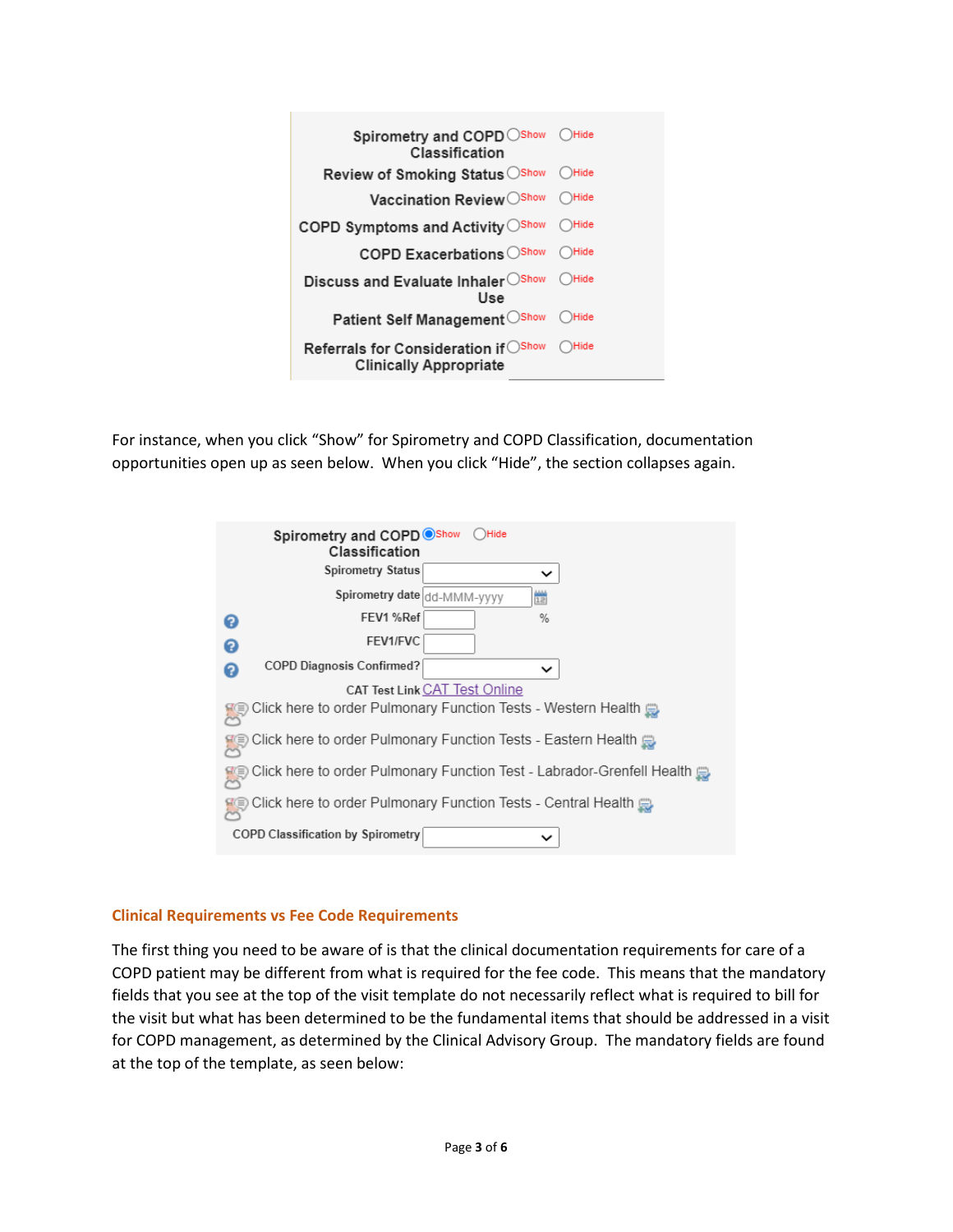| <b>Mandatory Fields</b> |                                                                      |  |  |             |  |  |
|-------------------------|----------------------------------------------------------------------|--|--|-------------|--|--|
|                         | *Smoking status                                                      |  |  | $\check{ }$ |  |  |
|                         | *COPD Functional Status OGrade 0 OGrade 1 OGrade 2 OGrade 3 OGrade 4 |  |  |             |  |  |
|                         | *AECOPD since last visit ○ Yes ○ No                                  |  |  |             |  |  |

Mandatory fields **must be completed** in order to save the template and move on with your work.

The requirements to satisfy the fee code differ somewhat from this and can be found at the following link in the template, which can be found just above the mandatory fields.

COPD Fee Code Conditions Fee Code Conditions

## **Features of the Template**

The below assumes basic knowledge of navigating and using visit templates in Med Access. A line-byline review will produce a document that is so long and exhaustive as to almost guarantee it will never be read. What follows is an exploration of the main features of the template that may be unfamiliar to some users.

#### **Macros**

To use a macro simply double click the bracketed word or phrase to populate the field with some system-determined information. In the example you see here, this is the start time for your visit.

Visit Start Time Now

## **Embedded Tasks**

Completing embedded tasks involves simply clicking the document icon next to the task title. Complete the task like you would any other in Med Access and when you close it, you will be brought back to your visit template where you left off.



## **Embedded Documents and Weblinks**

You can access weblinks and embedded documents by clicking the underlined title. The links will launch when clicked and when the link or document is closed you will be brought back to your visit template where you left off. In the COPD visit template, these tools and documents are sprinkled throughout and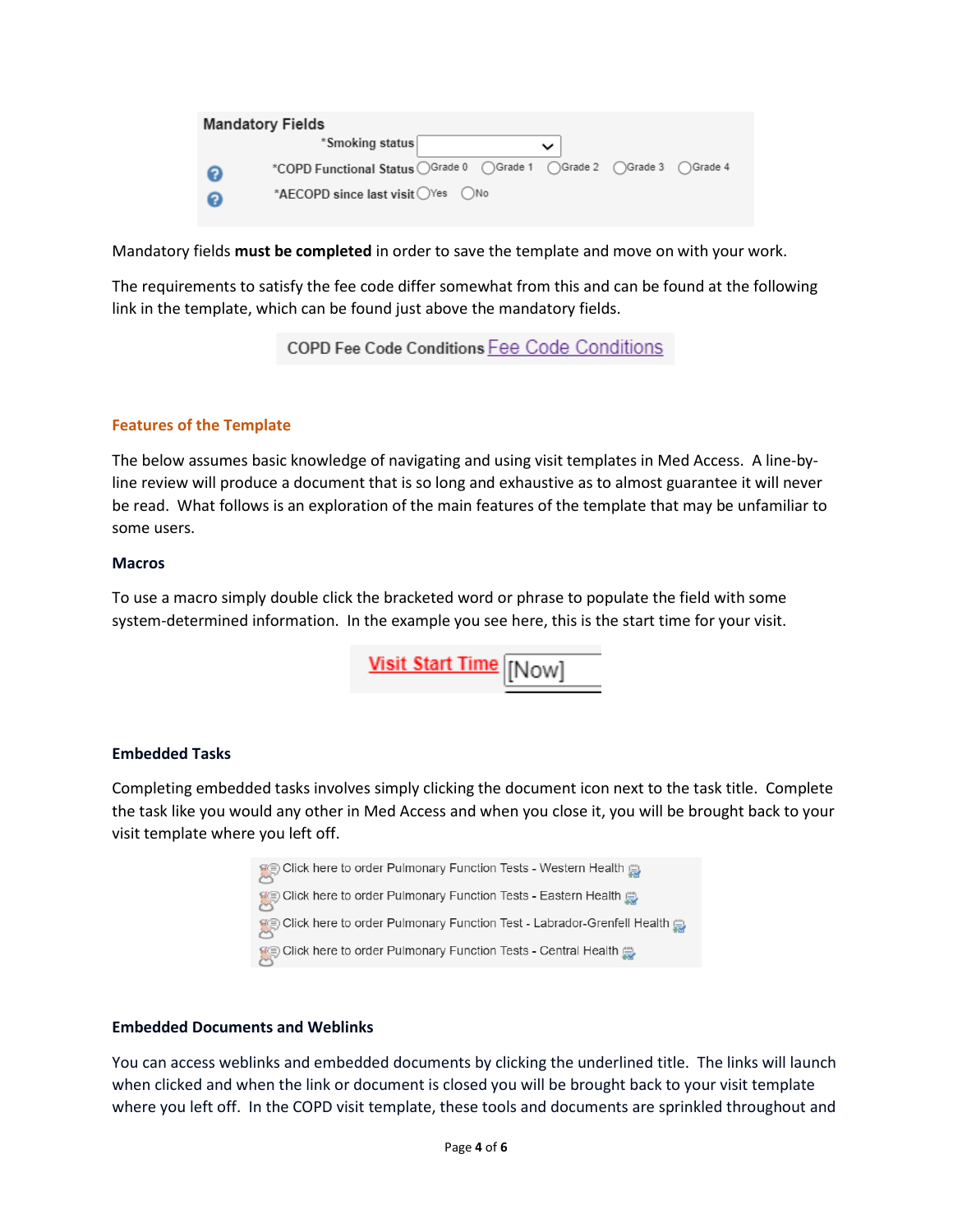include such examples as a link to the COPD fee code conditions, patient education, guidelines links and instructions for patients on how to use their medications.

| 曇 | Patient handout: COPD Inhaler Technique - RxFiles          |
|---|------------------------------------------------------------|
| 曇 | Patient Resource: Inhaler Technique Lung Association Video |
| 一 | Patient Resource: Using an MDI with Spacer Device          |

#### **Notes**

You will see the blue question mark icon scattered throughout the template. These indicate notes and information directly from the COPD guidelines that are hidden from view. By hovering over the icon, the note is revealed



#### **Clinical Decision Support Triggers**

Clinical decision support triggers bring together potentially disparate pieces of information from the chart to produce an alert that may help to guide clinical decision making. When the criteria for the trigger are met, the message will appear. No action is required to address the items in the visit template. The message will either go away or change as appropriate. In this example, the flu vaccine is overdue whereas the patient has had a pneumococcal vaccine in the required interval.



#### **Med Documentation from within the visit**

The COPD visit template has a section for documenting current medication therapy by drug class. In the example here, the provider is selecting to document LABA monotherapy. The cascade of documentation starts by indicating from the dropdown that the medication is indicated.

| $\bigcap$ Hide<br>Discuss and Evaluate Inhaler <sup>Show</sup><br>Use |                                                                            |  |  |  |  |
|-----------------------------------------------------------------------|----------------------------------------------------------------------------|--|--|--|--|
|                                                                       | Reference: COPD Management - RxFiles                                       |  |  |  |  |
| <b>LABA Monotherapy</b>                                               | ັ                                                                          |  |  |  |  |
| LABA+LAMA Combination Therapy<br>Q                                    | Indicated: continue taking                                                 |  |  |  |  |
| Triple Therapy LABA+LAMA+ICS                                          | Indicated: will start<br>Not appropriate                                   |  |  |  |  |
| Additional add on therapy for<br>exacerbation reduction Refused       | Not tolerated                                                              |  |  |  |  |
| Other therapy combination   Unable to afford                          |                                                                            |  |  |  |  |
|                                                                       | Click here to generate NLPDP Coverage Request for COPD Inhaled Medications |  |  |  |  |